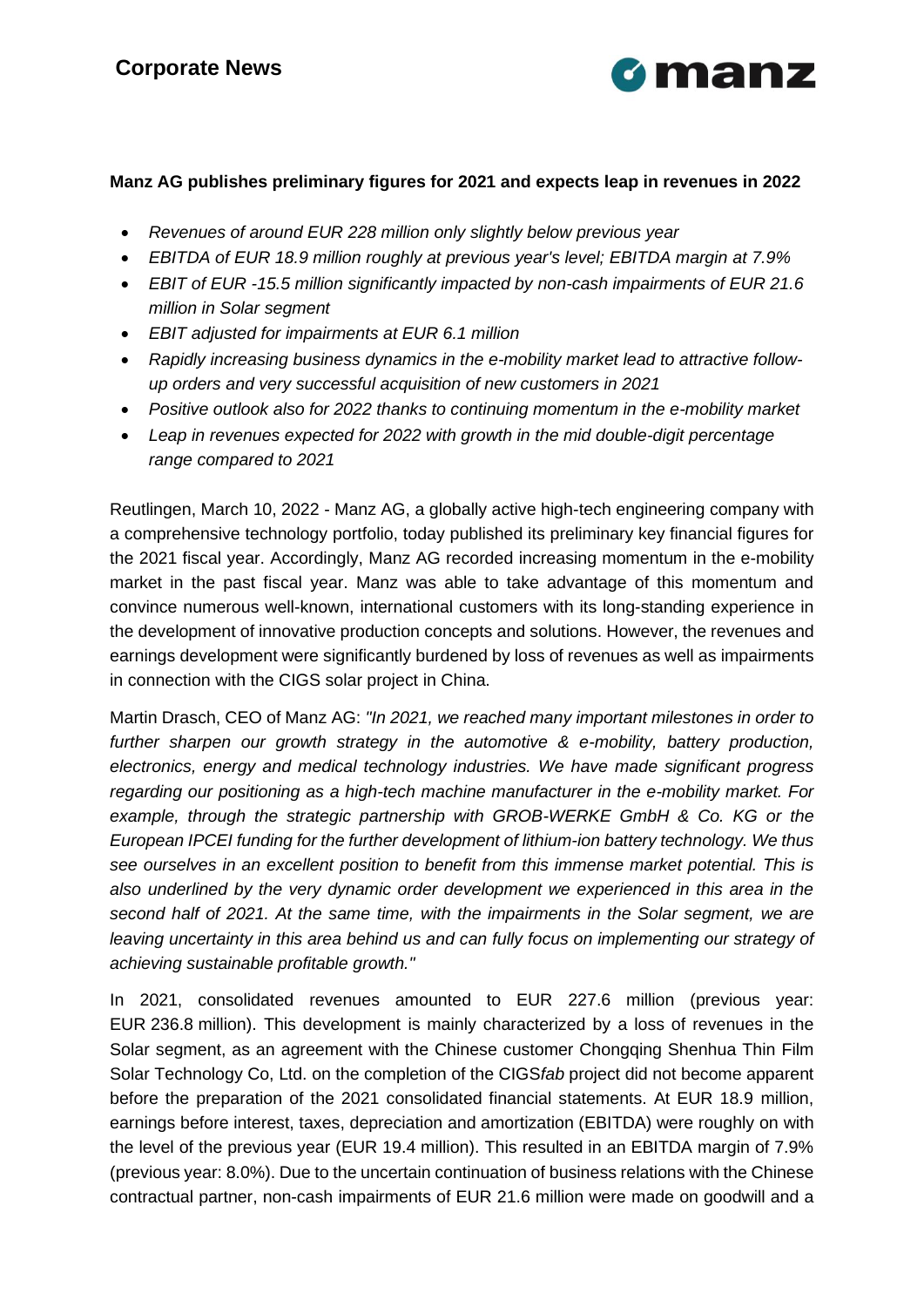

brand name in 2021. The reported earnings before interest and taxes (EBIT) of EUR -15.5 million reflect this one-time effect (previous year: EUR 7.2 million). Adjusted for the impairments, EBIT amounts to EUR 6.1 million, which corresponds to an operating margin of 2.6%.

In the Electronics segment, revenues developed positively despite challenging conditions in the display market. In particular, Manz recorded good business development in area of cell contacting systems. A follow-up order was also received from one of the world's leading providers in the field of microchip manufacturing for equipment to implement the innovative FOPLP process for microchip packaging. Segment revenues amounted to EUR 96.5 million (previous year: EUR 90.7 million). Segment EBIT amounted to EUR -4.8 million (previous year: EUR -5.4 million).

The Energy Storage segment developed very positively in the 2021 fiscal year. For example, Manz AG was able to report an order from a US manufacturer of electric vehicles for an assembly line for highly efficient battery modules. The business prospects for production solutions for lithium-ion battery cells and modules for e-mobility were further improved by a cooperation with GROB-WERKE GmbH & Co. KG. In addition, the funding received from the European Commission in April 2021 for the further development of lithium-ion battery technology as part of the "IPCEI" underscores the success of Manz AG's consistent focus. With increasing business momentum in the second half of 2021, Manz won further attractive orders, including a major order from Britishvolt for lithium-ion cell assembly equipment for a pioneering gigawatt production line in England, as well as an order from the BMW Group to set up a highly integrated pilot production line for lithium-ion cells in Germany. The positive order development led to a significant increase in revenues to EUR 77.6 million (previous year: EUR 64.7 million). Segment EBIT amounted to EUR 1.7 million compared to EUR 6.9 million in the previous year.

In the Solar segment, the development of revenues and earnings was characterized by the negotiations with the Chinese customer regarding the CIGS*fab* project. As a continuation of the business relationship remains uncertain, non-cash impairments were made with a corresponding impact on the earnings situation. The fact that there are no signs of an agreement with the contractual partner on the completion of the CIGS*fab* project before the finalization of the 2021 consolidated financial statements had a negative impact on segment revenues. Segment revenues in 2021 amounted to EUR 5.9 million (previous year: EUR 23.2 million). Segment EBIT amounted to EUR -30.5 million after EUR -7.8 million in the previous year.

Due to the overall positive industry outlook in the countries and markets relevant for Manz AG, the Managing Board assumes that Manz AG will grow profitably again in 2022. The extent to which the war in Ukraine will impact the overall economic and industry-specific conditions in 2022 cannot currently be reliably estimated due to considerable uncertainties and the high level of momentum. The Managing Board expects a significant increase in revenues in the mid double-digit percentage range compared with 2021, an EBITDA margin in the mid to upper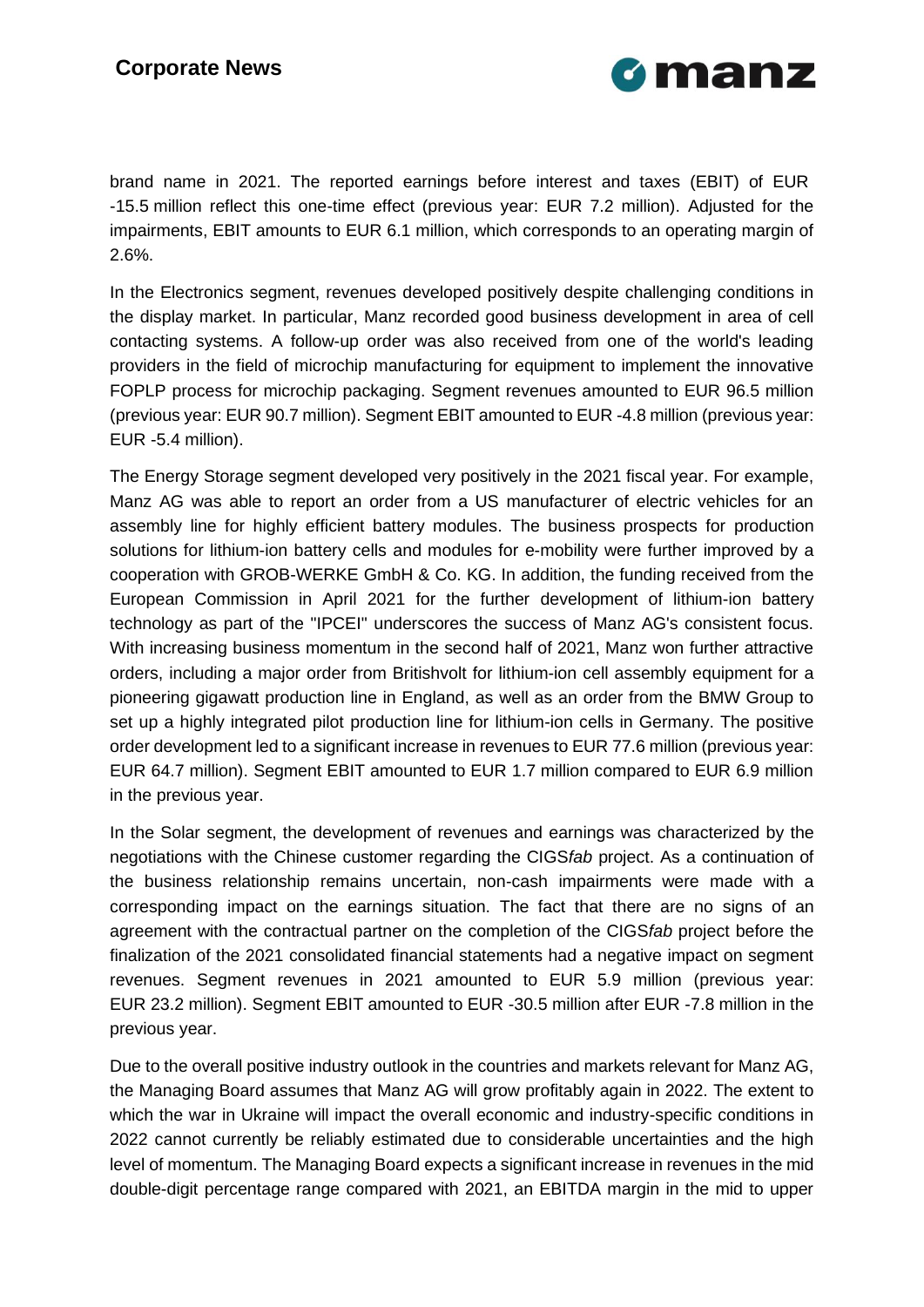

positive single-digit percentage range, and an EBIT margin in the low to mid positive singledigit percentage range. An agreement with the Chinese contractual partner on the completion of the CIGS*fab* project is not yet included in this forecast.

Manz AG will publish the final figures for the 2021 fiscal year as well as a detailed segment forecast for the current fiscal year with the complete 2021 Annual Report on March 30, 2022.

## **Preliminary year-on-year figures for 2021**

| in EUR million                | 2021    | 2020   |
|-------------------------------|---------|--------|
| Group revenue                 | 227.6   | 236.8  |
| Solar                         | 5.9     | 23.2   |
| Electronics                   | 96.5    | 90.7   |
| <b>Energy Storage</b>         | 77.6    | 64.7   |
| <b>Contract Manufacturing</b> | 24.6    | 37.0   |
| Service                       | 23.0    | 21.2   |
|                               |         |        |
| <b>EBIT Group</b>             | $-15.5$ | 7.2    |
| Solar                         | $-30.5$ | $-7.8$ |
| Electronics                   | $-4.8$  | $-5.4$ |
| <b>Energy Storage</b>         | 1.7     | 6.9    |
| <b>Contract Manufacturing</b> | 16.1    | 12.3   |
| Service                       | 2.1     | 1.3    |
| <b>EBITDA Group</b>           | 18.9    | 19.4   |
| Solar                         | $-5.4$  | $-5.1$ |
| Electronics                   | $-1.1$  | $-1.0$ |
| <b>Energy Storage</b>         | 5.5     | 10.3   |
| <b>Contract Manufacturing</b> | 16.9    | 13.1   |
| Service                       | 2.9     | 2.1    |